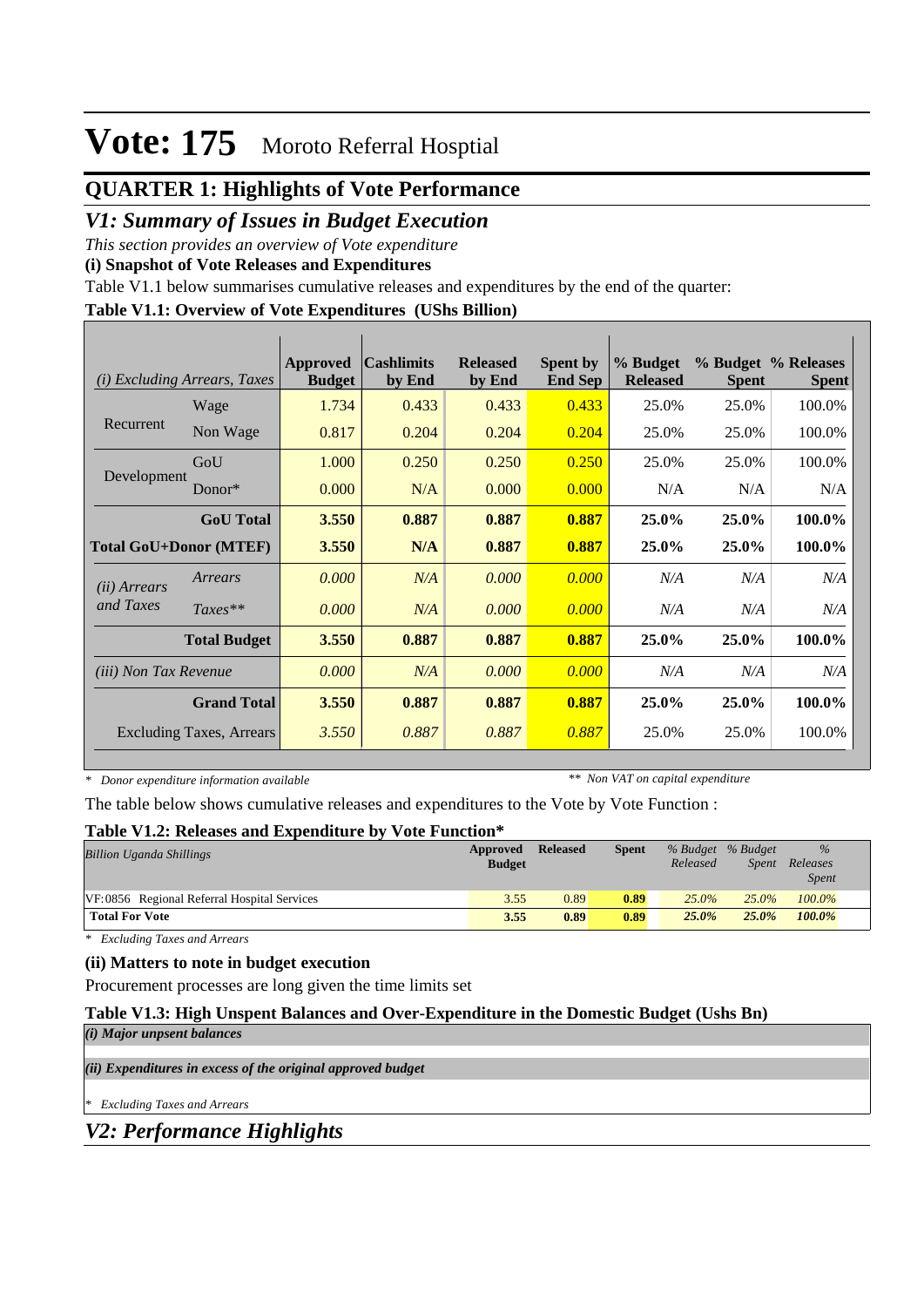## **QUARTER 1: Highlights of Vote Performance**

*This section provides highlights of output performance, focusing on key outputs and actions impelemented to improve section performance.*

### **Table V2.1: Key Vote Output Indicators and Expenditures\***

| Vote, Vote Function<br><b>Key Output</b>                                                                                                           | <b>Approved Budget and</b><br><b>Planned outputs</b>                                                                                                       |                                                                                     | <b>Cumulative Expenditure</b><br>and Performance                                                                              |                                                                                                                       | <b>Status and Reasons for any</b><br><b>Variation from Plans</b>                                                                                                                                                                                                                                            |       |  |  |
|----------------------------------------------------------------------------------------------------------------------------------------------------|------------------------------------------------------------------------------------------------------------------------------------------------------------|-------------------------------------------------------------------------------------|-------------------------------------------------------------------------------------------------------------------------------|-----------------------------------------------------------------------------------------------------------------------|-------------------------------------------------------------------------------------------------------------------------------------------------------------------------------------------------------------------------------------------------------------------------------------------------------------|-------|--|--|
| Vote Function: 0856 Regional Referral Hospital Services                                                                                            |                                                                                                                                                            |                                                                                     |                                                                                                                               |                                                                                                                       |                                                                                                                                                                                                                                                                                                             |       |  |  |
| <b>Output: 085601</b>                                                                                                                              | <b>Inpatient services</b>                                                                                                                                  |                                                                                     |                                                                                                                               |                                                                                                                       |                                                                                                                                                                                                                                                                                                             |       |  |  |
| Description of Performance: 15,000 general admissions<br>5 days average length of stay<br>95% bed occupancy rate                                   |                                                                                                                                                            | 3,825 general admissions<br>6 days average length of stay<br>92% bed occupancy rate |                                                                                                                               | The health seeking behaviour<br>from the community has<br>improved as more patients<br>utilise the hospital services. |                                                                                                                                                                                                                                                                                                             |       |  |  |
| Performance Indicators:                                                                                                                            |                                                                                                                                                            |                                                                                     |                                                                                                                               |                                                                                                                       |                                                                                                                                                                                                                                                                                                             |       |  |  |
| No. of in patients admitted                                                                                                                        |                                                                                                                                                            | 15,000                                                                              |                                                                                                                               | 3,825                                                                                                                 |                                                                                                                                                                                                                                                                                                             |       |  |  |
| Bed occupancy rate<br>(inpatients)                                                                                                                 |                                                                                                                                                            | 95                                                                                  |                                                                                                                               | 92                                                                                                                    |                                                                                                                                                                                                                                                                                                             |       |  |  |
| Average rate of stay for<br>inpatients (no. days)                                                                                                  |                                                                                                                                                            | 5                                                                                   |                                                                                                                               | 6                                                                                                                     |                                                                                                                                                                                                                                                                                                             |       |  |  |
| <b>Output Cost:</b>                                                                                                                                | UShs Bn:                                                                                                                                                   | 0.225                                                                               | <b>UShs Bn:</b>                                                                                                               | 0.056                                                                                                                 | % Budget Spent:                                                                                                                                                                                                                                                                                             | 24.7% |  |  |
| <b>Output: 085602</b>                                                                                                                              | <b>Outpatient services</b>                                                                                                                                 |                                                                                     |                                                                                                                               |                                                                                                                       |                                                                                                                                                                                                                                                                                                             |       |  |  |
|                                                                                                                                                    | Description of Performance: 52,500 patients attended to in<br>general out-patient clinic<br>5,000 patients attended to in<br>specialized outpatient clinic |                                                                                     | 13,397 patients attended to in<br>general out-patient clinic2,300<br>patients attended to in<br>specialized outpatient clinic |                                                                                                                       | to improvement in service<br>delivery, awareness of the<br>services rendered and<br>availability of medicines. In<br>addition, there was a surgical<br>camp out reach in the quarter.                                                                                                                       |       |  |  |
| Performance Indicators:                                                                                                                            |                                                                                                                                                            |                                                                                     |                                                                                                                               |                                                                                                                       |                                                                                                                                                                                                                                                                                                             |       |  |  |
| No. of specialised outpatients<br>attended to                                                                                                      |                                                                                                                                                            | 5,000                                                                               |                                                                                                                               | 2,300                                                                                                                 |                                                                                                                                                                                                                                                                                                             |       |  |  |
| No. of general outpatients<br>attended to                                                                                                          |                                                                                                                                                            | 52,500                                                                              |                                                                                                                               | 13,397                                                                                                                |                                                                                                                                                                                                                                                                                                             |       |  |  |
| <b>Output Cost:</b>                                                                                                                                | <b>UShs Bn:</b>                                                                                                                                            | 0.105                                                                               | <b>UShs Bn:</b>                                                                                                               |                                                                                                                       | 0.026 % Budget Spent:                                                                                                                                                                                                                                                                                       | 25.0% |  |  |
| Output: 085604                                                                                                                                     | <b>Diagnostic services</b>                                                                                                                                 |                                                                                     |                                                                                                                               |                                                                                                                       |                                                                                                                                                                                                                                                                                                             |       |  |  |
| Description of Performance: 11,500 lab tests done                                                                                                  | 1200 X-rays (imaging) done                                                                                                                                 |                                                                                     | 12,803 lab tests<br>703 X-rays (imaging) done<br>405 Ultrasound scans                                                         |                                                                                                                       | The improvement in diagnostic<br>services is due to the<br>strengthening of lab services<br>(expansion, equiping and<br>increased staffing and<br>operationalization of OPD Lab)<br>and repair of x-ray and<br>ultrasound machine. There is<br>also an improvement in power<br>supply to run the equipment. |       |  |  |
| Performance Indicators:                                                                                                                            |                                                                                                                                                            |                                                                                     |                                                                                                                               |                                                                                                                       |                                                                                                                                                                                                                                                                                                             |       |  |  |
| Patient xrays (imaging)                                                                                                                            |                                                                                                                                                            | 1,200                                                                               |                                                                                                                               | 703                                                                                                                   |                                                                                                                                                                                                                                                                                                             |       |  |  |
| No. of labs/tests                                                                                                                                  |                                                                                                                                                            | 11,500                                                                              |                                                                                                                               | 12,803                                                                                                                |                                                                                                                                                                                                                                                                                                             |       |  |  |
| <b>Output Cost:</b>                                                                                                                                | UShs Bn:                                                                                                                                                   | 0.051                                                                               | <b>UShs Bn:</b>                                                                                                               | 0.013                                                                                                                 | % Budget Spent:                                                                                                                                                                                                                                                                                             | 25.0% |  |  |
| <b>Output: 085605</b>                                                                                                                              | <b>Hospital Management and support services</b>                                                                                                            |                                                                                     |                                                                                                                               |                                                                                                                       |                                                                                                                                                                                                                                                                                                             |       |  |  |
| 4 Specialists outreaches to<br>Description of Performance:<br>general and PNFP Hospitals and HC IV.<br>HC IV.<br>5 Doctors facilitated to do their |                                                                                                                                                            |                                                                                     | general and PNFP Hospitals and No remarkable variances.<br>2 Doctors facilitated to do their<br>duties                        |                                                                                                                       |                                                                                                                                                                                                                                                                                                             |       |  |  |
|                                                                                                                                                    | duties<br>Night allowances paid to staff                                                                                                                   |                                                                                     | Night allowances paid to staff<br>for 432 nights.                                                                             |                                                                                                                       |                                                                                                                                                                                                                                                                                                             |       |  |  |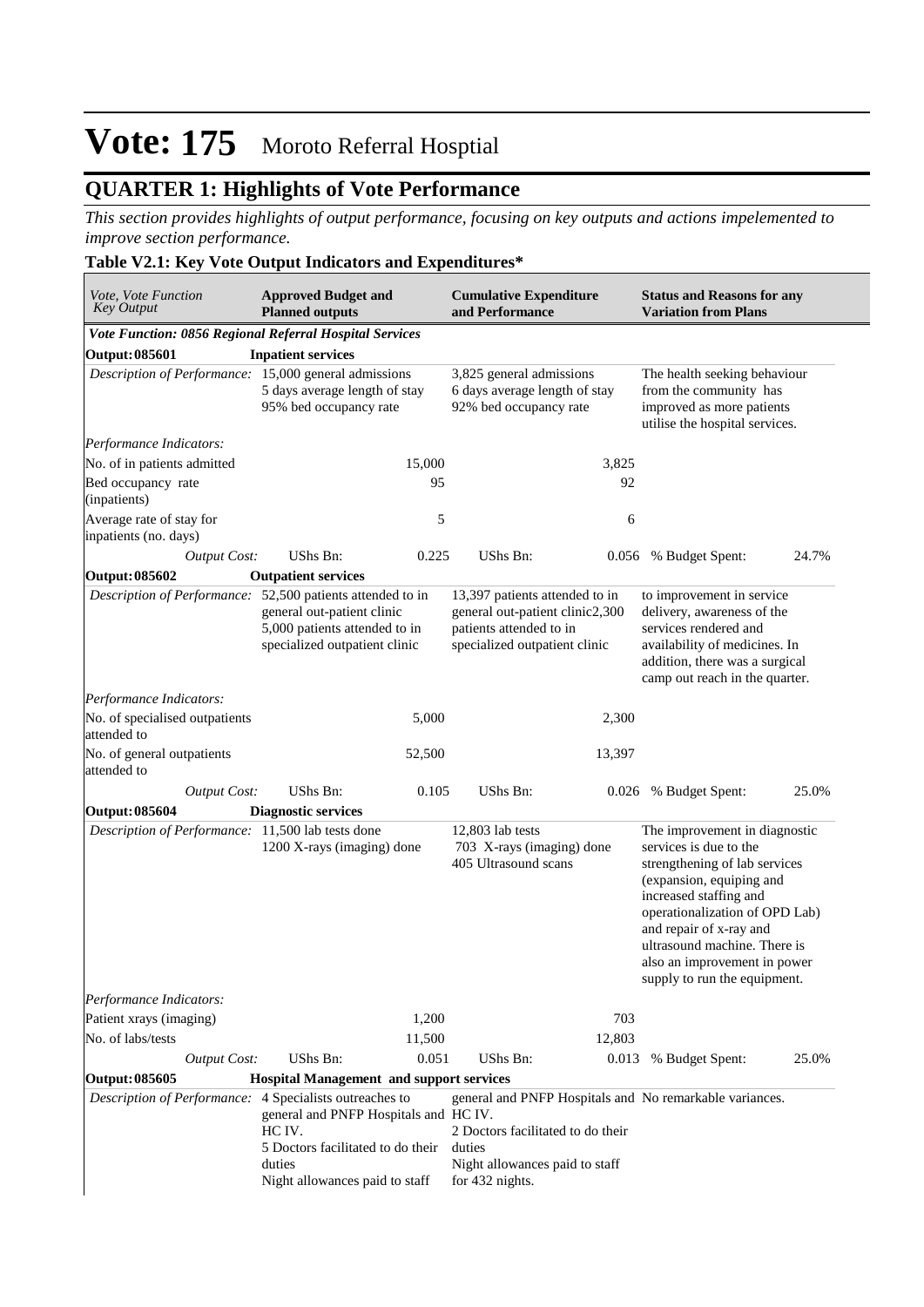## **QUARTER 1: Highlights of Vote Performance**

| <i>Vote, Vote Function</i><br>Key Output |                     | <b>Approved Budget and</b><br><b>Planned outputs</b>                                                                                                                                                                                                                                                                                                                                                                                                                                                                                                                                                                                                                                                                                                                                                                                                                                                                                                                                                                                                                                                                                                                                                                                                                                                                                                                                                                                                                                                                                              | <b>Cumulative Expenditure</b><br>and Performance                                                                                                                                                                                                                                                                                                                                                                                                                                                                                                                                                                                                                                                                                                                                                                                                                                                                                                                                                                                                                                                                                                                                                                                                                                                                                                                                                                      | <b>Status and Reasons for any</b><br><b>Variation from Plans</b> |
|------------------------------------------|---------------------|---------------------------------------------------------------------------------------------------------------------------------------------------------------------------------------------------------------------------------------------------------------------------------------------------------------------------------------------------------------------------------------------------------------------------------------------------------------------------------------------------------------------------------------------------------------------------------------------------------------------------------------------------------------------------------------------------------------------------------------------------------------------------------------------------------------------------------------------------------------------------------------------------------------------------------------------------------------------------------------------------------------------------------------------------------------------------------------------------------------------------------------------------------------------------------------------------------------------------------------------------------------------------------------------------------------------------------------------------------------------------------------------------------------------------------------------------------------------------------------------------------------------------------------------------|-----------------------------------------------------------------------------------------------------------------------------------------------------------------------------------------------------------------------------------------------------------------------------------------------------------------------------------------------------------------------------------------------------------------------------------------------------------------------------------------------------------------------------------------------------------------------------------------------------------------------------------------------------------------------------------------------------------------------------------------------------------------------------------------------------------------------------------------------------------------------------------------------------------------------------------------------------------------------------------------------------------------------------------------------------------------------------------------------------------------------------------------------------------------------------------------------------------------------------------------------------------------------------------------------------------------------------------------------------------------------------------------------------------------------|------------------------------------------------------------------|
|                                          |                     | for 432 nights.<br>Disturbance/settlement<br>allowance paid to 40 staff<br>posted.<br>Safari day allowance paid to<br>120 staff.<br>Special duty allowance<br>(evening, night and weekend<br>calls) paid on daily basis to<br>senior staff.<br>Medical expenses paid to staff<br>who require services not<br>available in the hospital.<br>Funeral and burrial expenses<br>made for staff and their<br>immediate family members.<br>Adverts for procurement of<br>goods and services made in the<br>gazzetes.<br>Four workshops conducted for<br>staff.<br>Staff facilitated for short and<br>long term training.<br>Facilities for workshops hired.<br>Five board meetings held.<br>Magazines and relevant books<br>for management functions and<br>service delivery procured.<br>Computers serviced, accessories and parts procured.<br>and parts procured.<br>Medical and administrative<br>forms printed, stationery<br>procured and photocopying and<br>binding services procured.<br>Small office equipment<br>procured Bad debts paid.<br>Bank charges and bank related<br>costs met.<br>Subscriptions made to some<br>proffessional bodies to which<br>staff belong.<br>Telecommunication services<br>procured.<br>Expenses on hospital property<br>made.<br>Rental services for staff<br>(doctors) accomodation<br>procured from private entities.<br>Services of armed security<br>guards procured.<br>Long and Short-term<br>consultancy services procured.<br>Radio messages for community<br>sensitization made<br>UShs Bn:<br>2.135 | Disturbance/settlement<br>allowance paid to 40 staff<br>posted.<br>Safari day allowance paid to<br>$()$ 120 staff.<br>Special duty allowance<br>(evening, night and weekend<br>calls) paid on daily basis to<br>senior staff.<br>Medical expenses paid to staff<br>who require services not<br>available in the hospital.<br>Funeral and burrial expenses<br>made for staff and their<br>immediate family members.<br>Adverts for procurement of<br>goods and services made in the<br>gazzetes.<br>Four workshops conducted for<br>staff.<br>Staff facilitated for short and<br>long term training.<br>Facilities for workshops hired.<br>Five board meetings held.<br>Magazines and relevant books<br>for management functions and<br>service delivery procured.<br>Computers serviced, accessories<br>Medical and administrative<br>forms printed, stationery<br>procured and photocopying and<br>binding services procured.<br>Small office equipment<br>procured Bad debts paid.<br>Bank charges and bank related<br>costs met.<br>Subscriptions made to some<br>proffessional bodies to which<br>staff belong.<br>Telecommunication services<br>procured.<br>Expenses on hospital property<br>made.Rental services for staff<br>(doctors) accomodation<br>procured from private entities.<br>Services of armed security<br>guards procured.<br>Long and Short-term<br>consultancy services procured.<br>UShs Bn: | 25.0%                                                            |
| <b>Output: 085606</b>                    | <b>Output Cost:</b> | <b>Prevention and rehabilitation services</b>                                                                                                                                                                                                                                                                                                                                                                                                                                                                                                                                                                                                                                                                                                                                                                                                                                                                                                                                                                                                                                                                                                                                                                                                                                                                                                                                                                                                                                                                                                     |                                                                                                                                                                                                                                                                                                                                                                                                                                                                                                                                                                                                                                                                                                                                                                                                                                                                                                                                                                                                                                                                                                                                                                                                                                                                                                                                                                                                                       | 0.534 % Budget Spent:                                            |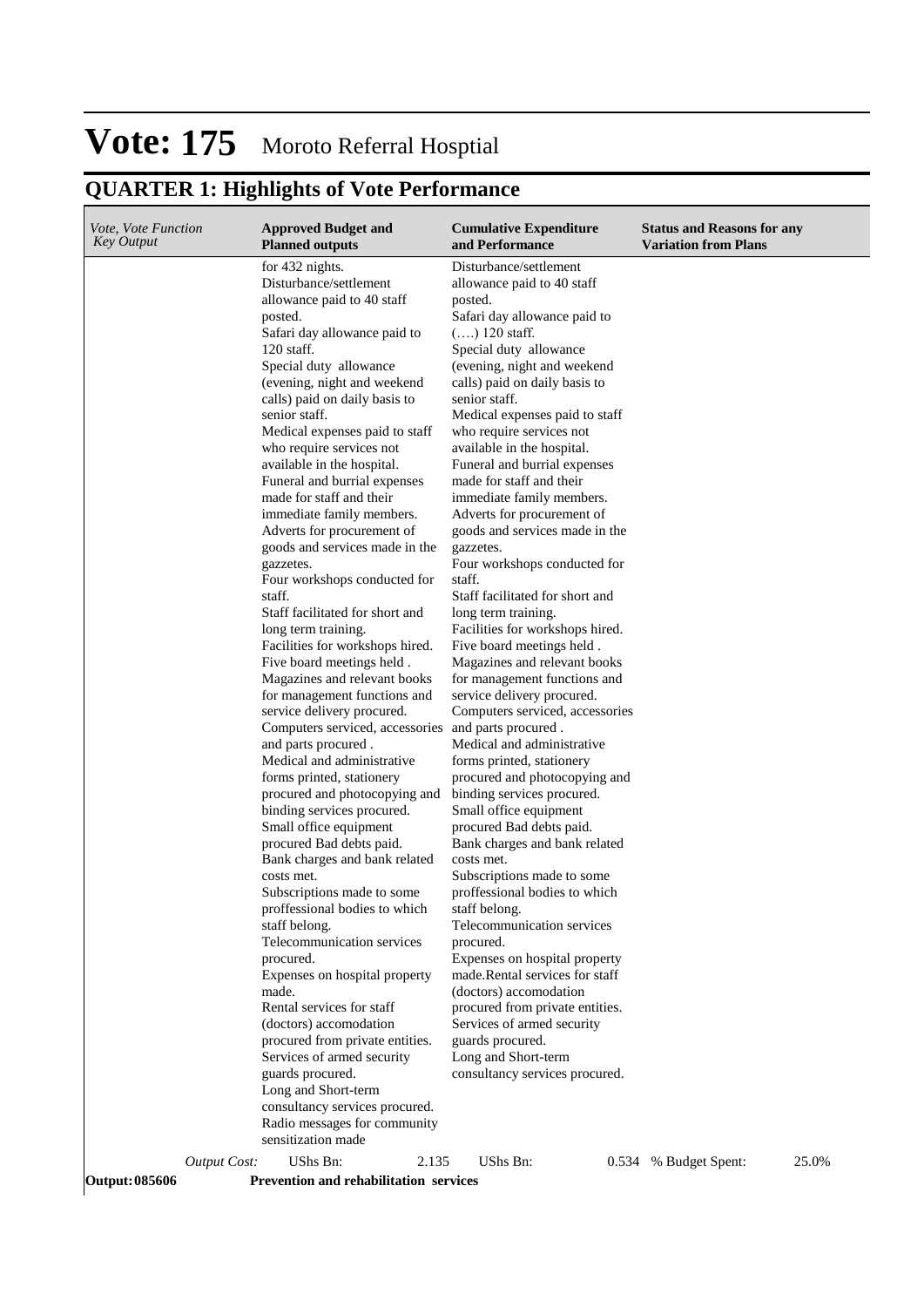## **QUARTER 1: Highlights of Vote Performance**

| <i>Vote, Vote Function</i><br><b>Key Output</b>           | <b>Approved Budget and</b><br><b>Planned outputs</b>                                                                                           |       | <b>Cumulative Expenditure</b><br>and Performance                                            |       | <b>Status and Reasons for any</b><br><b>Variation from Plans</b>                                                                                                                       |       |  |
|-----------------------------------------------------------|------------------------------------------------------------------------------------------------------------------------------------------------|-------|---------------------------------------------------------------------------------------------|-------|----------------------------------------------------------------------------------------------------------------------------------------------------------------------------------------|-------|--|
|                                                           | Description of Performance: 452 people attended antenatal<br>clinic<br>1,752 mothers and children<br>immunized<br>164 family planning contacts |       | 765 people attended antenatal<br>clinic<br>237 familiy planning contacts                    |       | The increase in outputs is due.<br>to improved quality of service<br>and availability of staff.<br>However, up take of familiy<br>planning services generally low<br>in the community. |       |  |
| Performance Indicators:                                   |                                                                                                                                                |       |                                                                                             |       |                                                                                                                                                                                        |       |  |
| No. of people receiving<br>family planning services       |                                                                                                                                                | 164   |                                                                                             | 237   |                                                                                                                                                                                        |       |  |
| No. of people immunised                                   |                                                                                                                                                | 1,752 |                                                                                             | 3348  |                                                                                                                                                                                        |       |  |
| No. of antenatal cases                                    |                                                                                                                                                | 452   |                                                                                             | 765   |                                                                                                                                                                                        |       |  |
| <b>Output Cost:</b>                                       | UShs Bn:                                                                                                                                       | 0.017 | UShs Bn:                                                                                    | 0.004 | % Budget Spent:                                                                                                                                                                        | 25.0% |  |
| Output: 085681                                            | <b>Staff houses construction and rehabilitation</b>                                                                                            |       |                                                                                             |       |                                                                                                                                                                                        |       |  |
| Description of Performance: completion of construction of | first phase of 30 units                                                                                                                        |       | Construction of first phase of 30 Construction of the 10 units of<br>units at roofing level |       | the 30 units progressing well                                                                                                                                                          |       |  |
| Performance Indicators:                                   |                                                                                                                                                |       |                                                                                             |       |                                                                                                                                                                                        |       |  |
| No. of staff houses<br>constructed/rehabilitated          |                                                                                                                                                | 30    |                                                                                             | 10    |                                                                                                                                                                                        |       |  |
| <b>Output Cost:</b>                                       | UShs Bn:                                                                                                                                       | 1.000 | UShs Bn:                                                                                    | 0.250 | % Budget Spent:                                                                                                                                                                        | 25.0% |  |
| <b>Vote Function Cost</b>                                 | <b>UShs Bn:</b>                                                                                                                                |       | 3.550 UShs Bn:                                                                              | 0.887 | % Budget Spent:                                                                                                                                                                        | 25.0% |  |
| <b>Cost of Vote Services:</b>                             | $UShs Bn$ :                                                                                                                                    |       | 3.550 UShs Bn:                                                                              | 0.887 | % Budget Spent:                                                                                                                                                                        | 25.0% |  |

*\* Excluding Taxes and Arrears*

### Quarlity of the IT in the Hospital

#### **Table V2.2: Implementing Actions to Improve Vote Performance**

| <b>Planned Actions:</b>                                                            | <b>Actual Actions:</b>                                 | <b>Reasons for Variation</b> |
|------------------------------------------------------------------------------------|--------------------------------------------------------|------------------------------|
| Vote: 175 Moroto Referral Hosptial                                                 |                                                        |                              |
| Vote Function: 08 56 Regional Referral Hospital Services                           |                                                        |                              |
| Prepare and submit Recruitment<br>recruitment plans to MOH, MOPS and<br><b>HSC</b> | <b>Plan already submitted to Ministry of</b><br>health | Action awaited               |

### *V3: Details of Releases and Expenditure*

*This section provides a comprehensive summary of the outputs delivered by the Vote and further details of Vote expenditures by Vote Function and Expenditure Item.*

#### **Table V3.1: GoU Releases and Expenditure by Output\***

| <b>Billion Uganda Shillings</b>                     | Approved<br><b>Budget</b> | <b>Released</b> | <b>Spent</b> | $%$ GoU<br><b>Budget</b><br>Released | $%$ GoU<br><b>Budget</b><br><i>Spent</i> | $%$ GoU<br>Releases<br><i>Spent</i> |
|-----------------------------------------------------|---------------------------|-----------------|--------------|--------------------------------------|------------------------------------------|-------------------------------------|
| VF:0856 Regional Referral Hospital Services         | 3.55                      | 0.89            | 0.89         | $25.0\%$                             | $25.0\%$                                 | 100.0%                              |
| Class: Outputs Provided                             | 2.55                      | 0.64            | 0.64         | $25.0\%$                             | 25.0%                                    | $100.0\%$                           |
| 085601 Inpatient services                           | 0.22                      | 0.06            | 0.06         | 24.7%                                | 24.7%                                    | $100.0\%$                           |
| 085602 Outpatient services                          | 0.11                      | 0.03            | 0.03         | $25.0\%$                             | 25.0%                                    | $100.0\%$                           |
| 085604 Diagnostic services                          | 0.05                      | 0.01            | 0.01         | $25.0\%$                             | $25.0\%$                                 | $100.0\%$                           |
| 085605 Hospital Management and support services     | 2.14                      | 0.53            | 0.53         | $25.0\%$                             | $25.0\%$                                 | $100.0\%$                           |
| 085606 Prevention and rehabilitation services       | 0.02                      | 0.00            | 0.00         | $25.0\%$                             | $25.0\%$                                 | $100.0\%$                           |
| <b>Immunisation Services</b><br>085607              | 0.02                      | 0.00            | 0.00         | 28.4%                                | 28.4%                                    | $100.0\%$                           |
| Class: Capital Purchases                            | 1.00                      | 0.25            | 0.25         | $25.0\%$                             | $25.0\%$                                 | $100.0\%$                           |
| 085681 Staff houses construction and rehabilitation | 1.00                      | 0.25            | 0.25         | $25.0\%$                             | 25.0%                                    | $100.0\%$                           |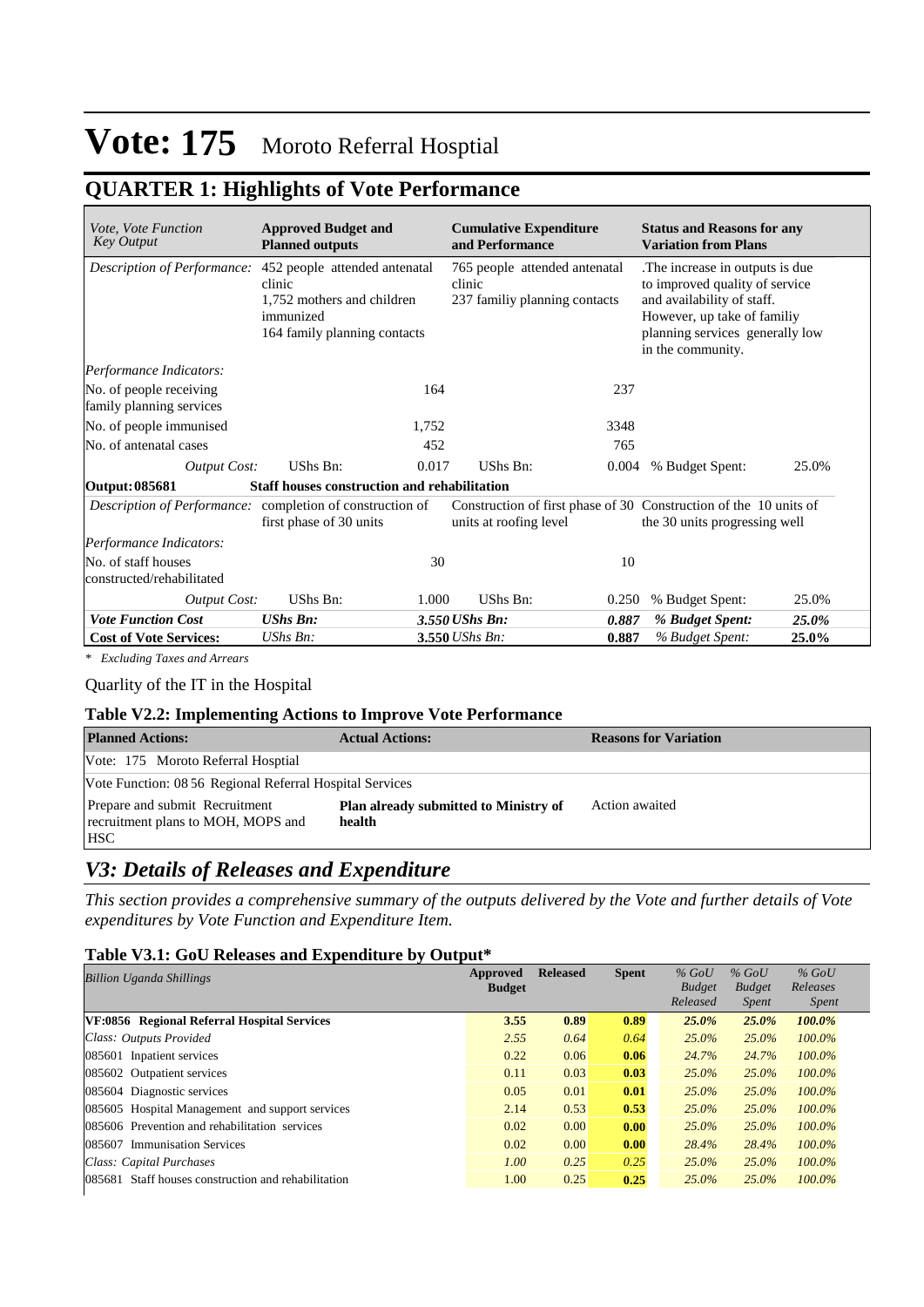## **QUARTER 1: Highlights of Vote Performance**

| <b>Total For Vote</b>                                     |                                  | 3.55            | 0.89                    | 0.89                        | 25.0%<br>25.0%           | 100.0%                    |
|-----------------------------------------------------------|----------------------------------|-----------------|-------------------------|-----------------------------|--------------------------|---------------------------|
| * Excluding Taxes and Arrears                             |                                  |                 |                         |                             |                          |                           |
| Table V3.2: 2014/15 GoU Expenditure by Item               |                                  |                 |                         |                             |                          |                           |
| <b>Billion Uganda Shillings</b>                           | <b>Approved</b><br><b>Budget</b> | <b>Releases</b> | <b>Expend-</b><br>iture | % Budged<br><b>Released</b> | % Budget<br><b>Spent</b> | %Releases<br><b>Spent</b> |
| <b>Output Class: Outputs Provided</b>                     | 2.55                             | 0.64            | 0.64                    | 25.0%                       | 25.0%                    | 100.0%                    |
| 211101 General Staff Salaries                             | 1.73                             | 0.43            | 0.43                    | 25.0%                       | 25.0%                    | 100.0%                    |
| 211103 Allowances                                         | 0.07                             | 0.02            | 0.02                    | 26.3%                       | 26.3%                    | 100.0%                    |
| 213001 Medical expenses (To employees)                    | 0.01                             | 0.00            | 0.00                    | 25.0%                       | 25.0%                    | 100.0%                    |
| 213002 Incapacity, death benefits and funeral expenses    | 0.00                             | 0.00            | 0.00                    | 25.0%                       | 25.0%                    | 100.0%                    |
| 221001 Advertising and Public Relations                   | 0.01                             | 0.00            | 0.00                    | 25.0%                       | 25.0%                    | 100.0%                    |
| 221002 Workshops and Seminars                             | 0.01                             | 0.00            | 0.00                    | 25.0%                       | 25.0%                    | 100.0%                    |
| 221003 Staff Training                                     | 0.01                             | 0.00            | 0.00                    | 25.0%                       | 25.0%                    | 100.0%                    |
| 221006 Commissions and related charges                    | 0.01                             | 0.00            | 0.00                    | 25.0%                       | 25.0%                    | 100.0%                    |
| 221007 Books, Periodicals & Newspapers                    | 0.00                             | 0.00            | 0.00                    | 25.0%                       | 25.0%                    | 100.0%                    |
| 221008 Computer supplies and Information Technology (IT   | 0.01                             | 0.00            | 0.00                    | 25.0%                       | 25.0%                    | 100.0%                    |
| 221009 Welfare and Entertainment                          | 0.01                             | 0.00            | 0.00                    | 25.0%                       | 25.0%                    | 100.0%                    |
| 221010 Special Meals and Drinks                           | 0.01                             | 0.00            | 0.00                    | 25.0%                       | 25.0%                    | 100.0%                    |
| 221011 Printing, Stationery, Photocopying and Binding     | 0.02                             | 0.01            | 0.01                    | 25.0%                       | 25.0%                    | 100.0%                    |
| 221012 Small Office Equipment                             | 0.00                             | 0.00            | 0.00                    | 25.0%                       | 25.0%                    | 100.0%                    |
| 221014 Bank Charges and other Bank related costs          | 0.00                             | 0.00            | 0.00                    | 25.0%                       | 25.0%                    | 100.0%                    |
| 221017 Subscriptions                                      | 0.00                             | 0.00            | 0.00                    | 25.0%                       | 25.0%                    | 100.0%                    |
| 222001 Telecommunications                                 | 0.01                             | 0.00            | 0.00                    | 25.0%                       | 25.0%                    | 100.0%                    |
| 223001 Property Expenses                                  | 0.02                             | 0.01            | 0.01                    | 25.0%                       | 25.0%                    | 100.0%                    |
| 223003 Rent – (Produced Assets) to private entities       | 0.04                             | 0.01            | 0.01                    | 25.0%                       | 25.0%                    | 100.0%                    |
| 223004 Guard and Security services                        | 0.01                             | 0.00            | 0.00                    | 25.0%                       | 25.0%                    | 100.0%                    |
| 223005 Electricity                                        | 0.04                             | 0.01            | 0.01                    | 25.0%                       | 25.0%                    | 100.0%                    |
| 223006 Water                                              | 0.02                             | 0.01            | 0.01                    | 25.0%                       | 25.0%                    | 100.0%                    |
| 223007 Other Utilities- (fuel, gas, firewood, charcoal)   | 0.01                             | 0.00            | 0.00                    | 25.0%                       | 25.0%                    | 100.0%                    |
| 223901 Rent – (Produced Assets) to other govt. units      | 0.02                             | 0.00            | 0.00                    | 25.0%                       | 25.0%                    | 100.0%                    |
| 224004 Cleaning and Sanitation                            | 0.10                             | 0.02            | 0.02                    | 24.0%                       | 24.0%                    | 100.0%                    |
| 224005 Uniforms, Beddings and Protective Gear             | 0.01                             | 0.00            | 0.00                    | 25.0%                       | 25.0%                    | 100.0%                    |
| 225001 Consultancy Services- Short term                   | 0.00                             | 0.00            | 0.00                    | 25.0%                       | 25.0%                    | 100.0%                    |
| 227001 Travel inland                                      | 0.12                             | 0.03            | 0.03                    | 24.1%                       | 24.1%                    | 100.0%                    |
| 227002 Travel abroad                                      | 0.01                             | 0.00            | 0.00                    | 25.0%                       | 25.0%                    | 100.0%                    |
| 227004 Fuel, Lubricants and Oils                          | 0.05                             | 0.01            | 0.01                    | 25.0%                       | 25.0%                    | 100.0%                    |
| 228001 Maintenance - Civil                                | 0.03                             | 0.01            | 0.01                    | 25.0%                       | 25.0%                    | 100.0%                    |
| 228002 Maintenance - Vehicles                             | 0.07                             | 0.02            | 0.02                    | 26.4%                       | 26.4%                    | 100.0%                    |
| 228003 Maintenance – Machinery, Equipment & Furniture     | 0.08                             | 0.02            | 0.02                    | 25.1%                       | 25.1%                    | 100.0%                    |
| 228004 Maintenance - Other                                | 0.00                             | 0.00            | 0.00                    | 25.0%                       | 25.0%                    | 100.0%                    |
| <b>Output Class: Capital Purchases</b>                    | <b>1.00</b>                      | 0.25            | 0.25                    | 25.0%                       | 25.0%                    | 100.0%                    |
| 231002 Residential buildings (Depreciation)               | 0.90                             | 0.23            | 0.20                    | 25.0%                       | 21.7%                    | 86.7%                     |
| 281504 Monitoring, Supervision & Appraisal of capital wor | 0.10                             | 0.02            | 0.05                    | 25.0%                       | 55.2%                    | 220.8%                    |
| <b>Grand Total:</b>                                       | 3.55                             | 0.89            | 0.89                    | 25.0%                       | 25.0%                    | 100.0%                    |
| <b>Total Excluding Taxes and Arrears:</b>                 | 3.55                             | 0.89            | 0.89                    | 25.0%                       | 25.0%                    | 100.0%                    |

### **Table V3.3: GoU Releases and Expenditure by Project and Programme\***

| <b>Billion Uganda Shillings</b>             | Approved<br><b>Budget</b> | <b>Released</b> | Spent | $%$ GoU<br><b>Budget</b> | $%$ GoU<br><b>Budget</b> | $%$ GoU<br>Releases |  |
|---------------------------------------------|---------------------------|-----------------|-------|--------------------------|--------------------------|---------------------|--|
|                                             |                           |                 |       | Released                 | <b>Spent</b>             | <i>Spent</i>        |  |
| VF:0856 Regional Referral Hospital Services | 3.55                      | 0.89            | 0.89  | 25.0%                    | $25.0\%$                 | 100.0%              |  |
| $D_{\text{a}}$                              |                           |                 |       |                          |                          |                     |  |

*Recurrent Programmes*